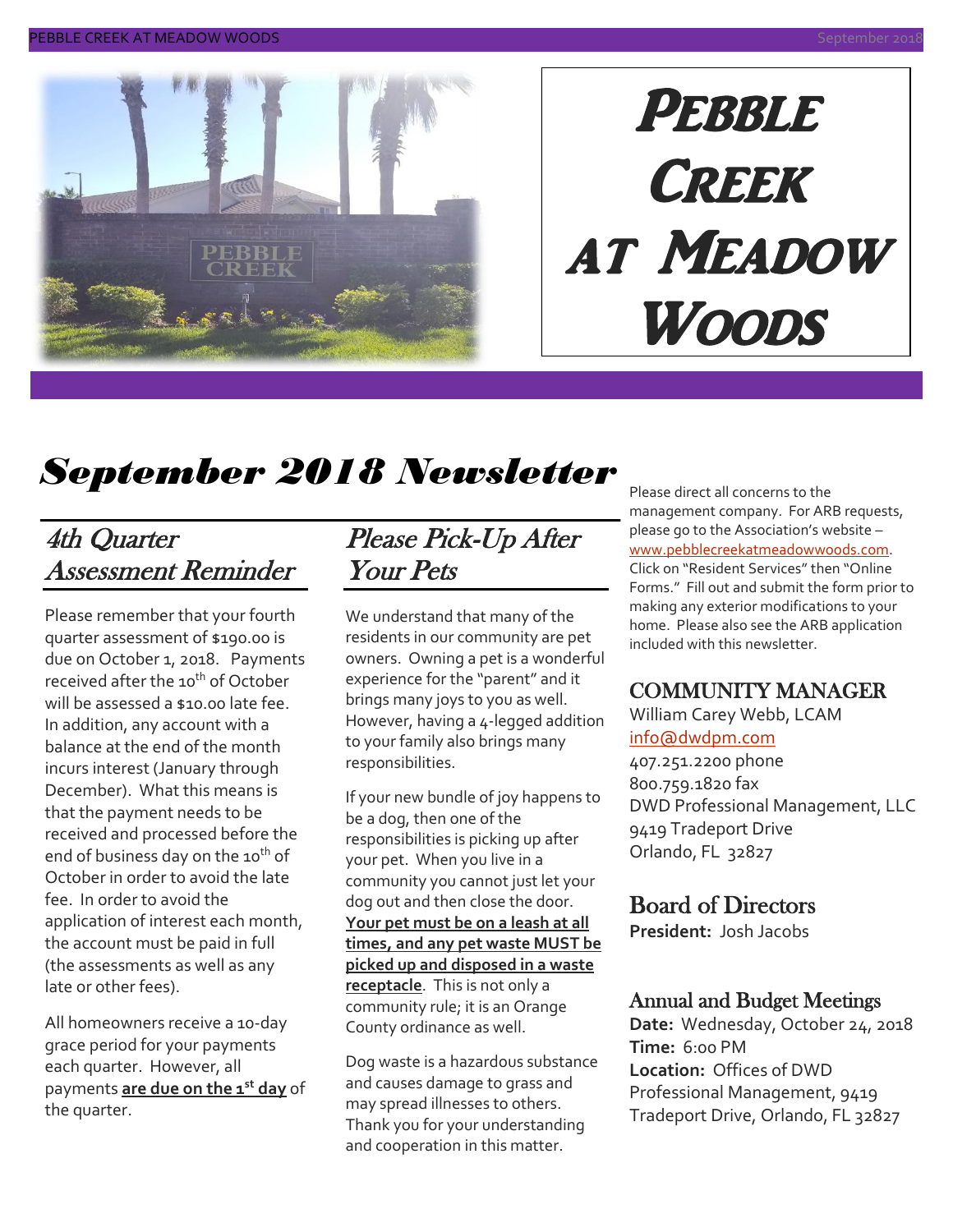# Off-Duty Sheriff's Deputy Patrols and Suspicious Activity

Your community is patrolled several days per month by an off-duty Orange County Sheriff's Deputy. The deputy is on patrol to spot suspicious activity, to help enforce traffic laws, and to help the people in communities we manage in Meadow Woods. If you see the deputy on patrol, and if you have noticed any suspicious activity, please stop the deputy and talk with him regarding your concerns. You should also call the Orange County Sheriff's Department at (407) 836-4357 to report suspicious or criminal activities. **The Sheriff's Department is the only organization charged with the protection of your property, and they are the only organization with the authority to approach and stop these people and their activities**.

Please be aware that the deputy is only able to enforce state law and county ordinances. If you see a community violation (i.e., parking on the grass, people with water balloons in the pool area, etc.), please call DWD Professional Management to address these concerns. Thank you.

### Noise Complaints

Please be aware that Orange County Sheriff's Department does not have any set time for enforcing the noise violation ordinance. According to our local deputy, the Disturbance of the Peace Statute is enforceable any time of day. **If you feel that your neighbors are violating the noise ordinance, please contact the Orange County Sheriff's Department to file a complaint at 407-836-4357**. The Sheriff's Department will then send a deputy to request the responsible party to tone down their gathering. If a second request is made concerning the same disturbance, the Sheriff's Department will take the necessary actions to ensure your neighbors follow the noise ordinance.

Please be aware that the Association is not responsible for enforcing County ordinances. Only the Sheriff's Department may enforce County ordinances and laws. If you have any questions or concerns regarding this issue, please contact the management office.

# Architectural Changes (Exterior Modifications)

It has come to our attention that some homeowners are not familiar with the steps of the Architectural Review process. That is quite understandable. We would like to take this opportunity to help anyone in our community better understand this process.

If you are going to make any changes to the front of your property, including landscaping changes, or if you intend to make any structural changes to your property (i.e., room additions, pools, screen enclosures), then you will need to fill out the Architectural Review Committee (ARC) application.

These applications will always be available on your community's website and they are included in the monthly newsletter (please see the form below). Please follow the instructions on the form and submit all of the required documents for your requested change. When you are submitting an application to the ARC, remember to include the following:

1. Two (2) copies of the property survey that show the location of the proposed changed, alteration, renovation or addition.

2. Two (2) drawings of your plan(s).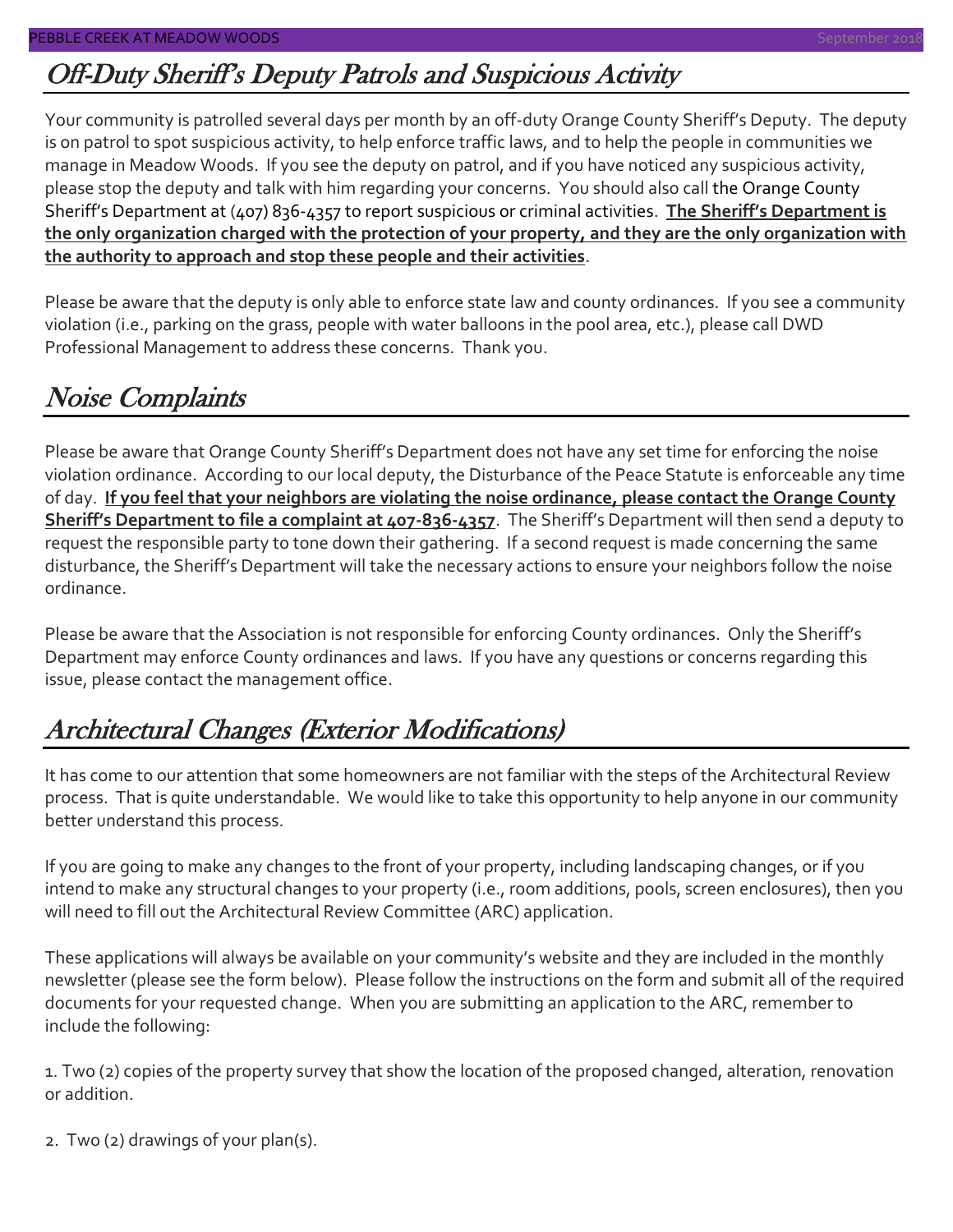3. Two (2) copies of color samples, if applicable.

Please note that applications submitted by fax or without two (2) copies of the survey, drawing, or color sample will be considered incomplete. If an application is incomplete, it will not be processed and will be returned to you.

If you have any questions, please call us at 407-251-2200, and we will be happy to assist you. Also note that management does NOT approve or deny any of these requests. We collect the applications and then submit them to the community's Architectural Review Committee (ARC). The ARC is a group of volunteer homeowners who review the applications and approve or deny the applications based on your community's written criteria (the architectural guidelines). Per Florida Statutes, this process may take up to 30 days.

As soon as the Committee makes a decision, we will mail you the letter of approval or denial. Please make sure you do not proceed with any improvements until you have heard from the Committee. I hope this helps everyone understand the Architectural Review process a little better. If this still leaves you with any questions, please feel free to contact our management office.

# Parking Regulations

If your vehicle is parked on the street at night in the community, your car may be towed. Per the rules and regulations of our community, all vehicles must be parked in your garage or driveway at night. If a vehicle is parked on the street between the hours of 12 AM – 6 AM, it may be towed **without warning at the owner's expense**.

If your vehicle or a vehicle of a guest is towed due to a violation of the parking rules and regulations, you should **contact the towing company to resolve the situation**. *Do not call DWD Professional Management regarding a towing issue*. The Board has not authorized the management company to make ANY exceptions to the parking rules and regulations. If you do not follow these parking rules, you will be towed **at your own expense** and **will not be reimbursed for any reason**.

The towing company's contact information is as follows: **Universal Towing and Recovery, 407-816-0102, 8808 Florida Rock Road, Lot 102, Orlando, FL 32824**. We greatly appreciate your cooperation in this matter.

# Pool Rules

Please be advised that the pool closes at sundown every day. No unauthorized people may enter the pool after this time. Many people ask why the Association has chosen to close the pool at sundown. The answer is simple. **We did NOT choose this time**. The State of Florida decided this for us! *Since there is not enough light per State guidelines, we must close the pool when the sun goes down*.

Next, there is a list of pool rules located in the pool area. Please take a minute and review these rules. One of the most important rules is the age limit for use. If you are under the age limit, *you may NOT use the pool without a parent or guardian being present.* Accidental drowning in a swimming pool is a leading cause of death in Florida for children. Please be advised there are no lifeguards at the pool, and the maintenance personnel are *not* trained in CPR or pool safety. Failure to comply with the Pool Rules may also result in you being asked to leave the area.

Thank you for your cooperation with this matter. If you have any additional concerns or questions regarding this issue, please contact the management office.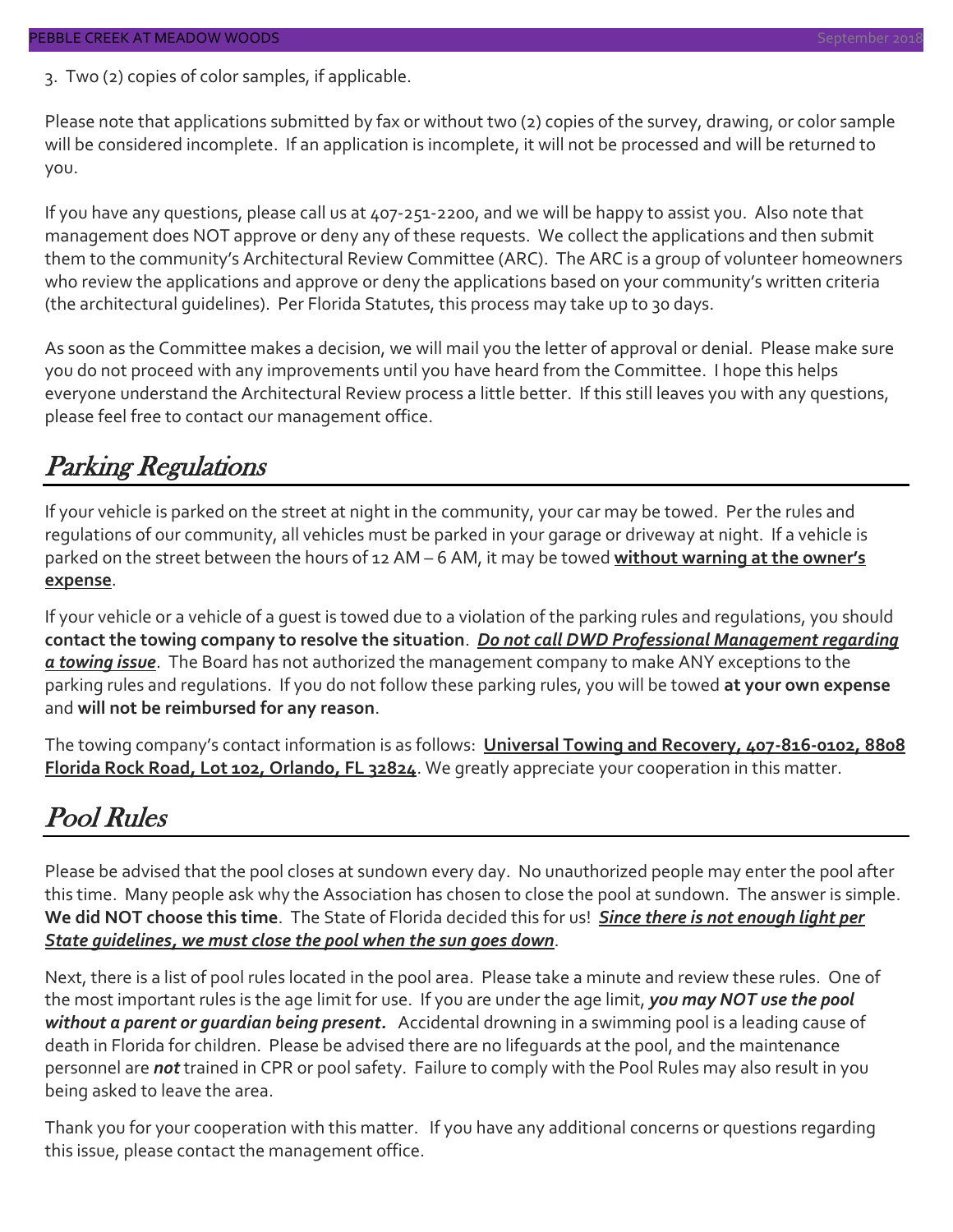# Please Lock Your Vehicles

Please make sure your vehicles are locked at night and all valuables that do not need to be in your vehicles are removed on a nightly basis. If you do notice someone looking in car windows, or trying to force open a car door, please call the Orange County Sheriff's Department at (407) 836-4357. Thank you.

# Feral or Unsupervised Animals

It has been brought to the attention of the Board that some of the residents are feeding the stray animals in the community or they are allowing their animals to roam outside without supervision. According to Orange County Animal Control anyone who feeds stray/feral animals is considered the owners of these animals and is responsible for them. Please follow all Orange County ordinances regarding feral animals and please supervise and leash all pets when they are outside of your home. Allowing pets to roam freely outside poses a danger to your pets as well as to people within the community. Thank you for your cooperation and understanding.

# Monthly Property Inspections

The community management company is tasked by the Board of Directors each month to complete an inspection of all properties within the community. Below is a list of some of the violations that they will be on the look-out for during these inspections:

- **1)** Lawns that need maintenance or full replacement (weeds, dead spots, irrigation issues, etc.)
- 2) Houses that may need pressure washing or painting. Please be aware if the paint looks faded over 50% of the visible structure, if the concrete blocks are showing through the paint over 10% of the visible structure, or if there are settling cracks throughout the home that require caulking, then we will ask for the homeowner to repaint the house
- 3) Roofs that need pressure washing.
- 4) Fences in need of cleaning and/or repair
- 5) Driveways that may need repairs or pressure washing
- 6) Weeds and grass in flower beds and missing mulch or stones in flower bed area
- 7) Roofs with mold or broken/missing shingles
- 8) Parking in the grass
- 9) Commercial vehicles, recreational vehicles, or trailers in driveways

The community management company's staff members will inspect each property from the road in a vehicle, and they will take pictures of any violations. They will not go onto your property to complete their inspection. Please be kind to the inspectors when they are completing their monthly inspections. The staff members will always identify themselves when approached if you have questions. However, please do not approach them in a hostile or negative manner. They are there to complete a job as directed by the Board of Directors and to help the community.

If the inspectors find any problems with the exterior of your home, the management company will send you a letter notifying you of the violation. If you receive a violation letter, please feel free to contact the management company via email or by phone if you have any questions or if you need more time to correct the area of concern. The management company will work with you to make the needed improvements. Communication is very important so we can work together to maintain and improve our property values. Thank you for your cooperation regarding these matters.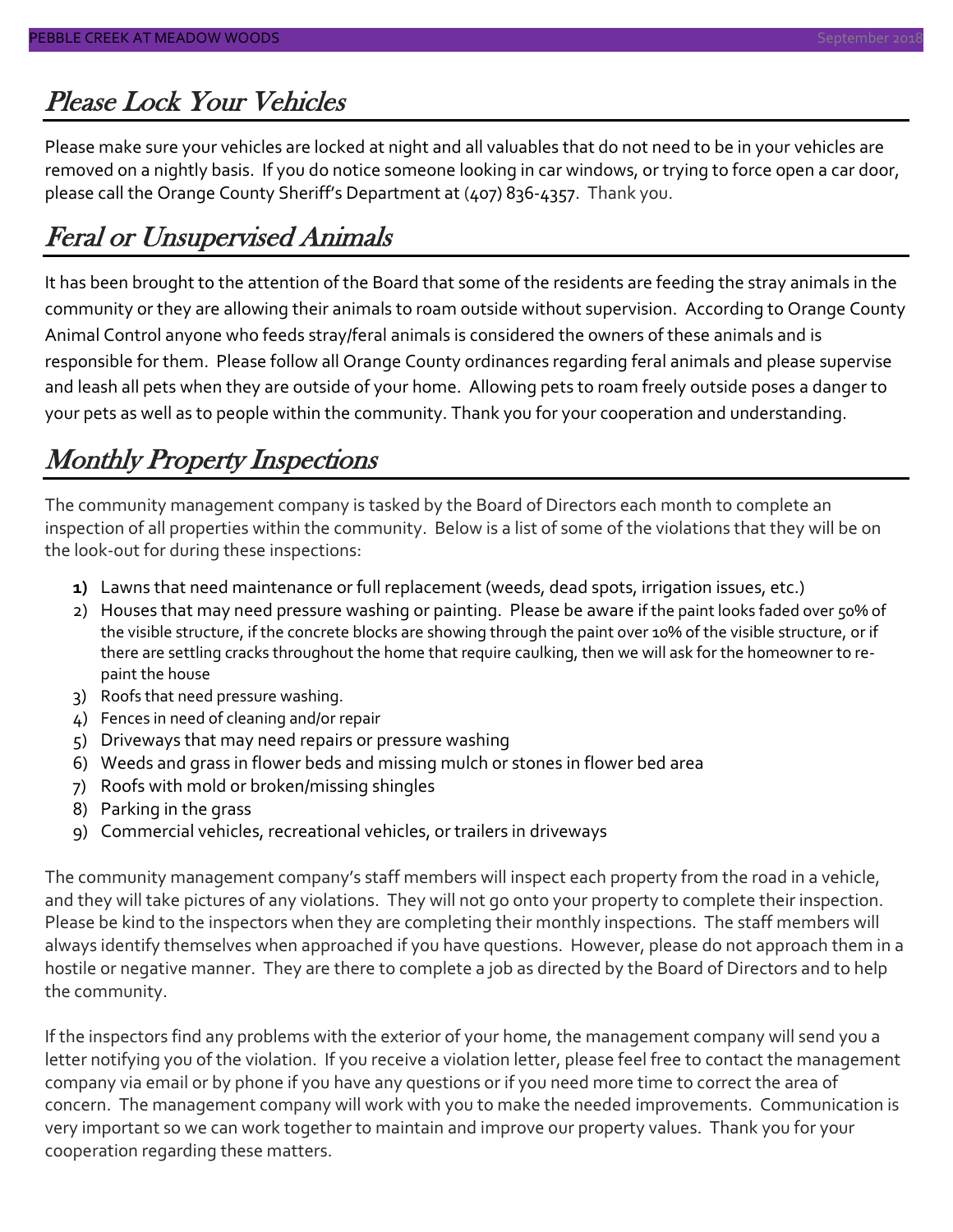# Community Services Phone Numbers

### **Emergency:**

| Fire, Police, Medical Emergency: | $\bigcap$ 11 |
|----------------------------------|--------------|
|                                  |              |

### **Law Enforcement:**

| Orange County Sheriff's Dept. (Non-<br>Emergency): | 407-836-4357 |
|----------------------------------------------------|--------------|
|                                                    |              |

### **Utilities:**

| Orange County Utilities: | 407-836-5515 |  |  |
|--------------------------|--------------|--|--|
|                          |              |  |  |

### **Chamber of Commerce:**

| Orlando Chamber of Commerce: | 407-425-1234 |  |  |
|------------------------------|--------------|--|--|
|                              |              |  |  |

### **Miscellaneous:**

| Orange County Public Schools:                    | 407-317-3200 |
|--------------------------------------------------|--------------|
| Orange County Office of Emergency<br>Management: | 407-836-9140 |
| Orange County Health Department:                 | 407-858-1400 |
| Florida Poison Information Center:               | 800-222-1222 |
| Orange County Public Library:                    | 407-836-7390 |
| Social Security Administration:                  | 800-772-1213 |
| Orange County<br>Voters' Registration Office:    | 407-836-2070 |
| <b>Orange County Animal Services:</b>            | 407-836-3111 |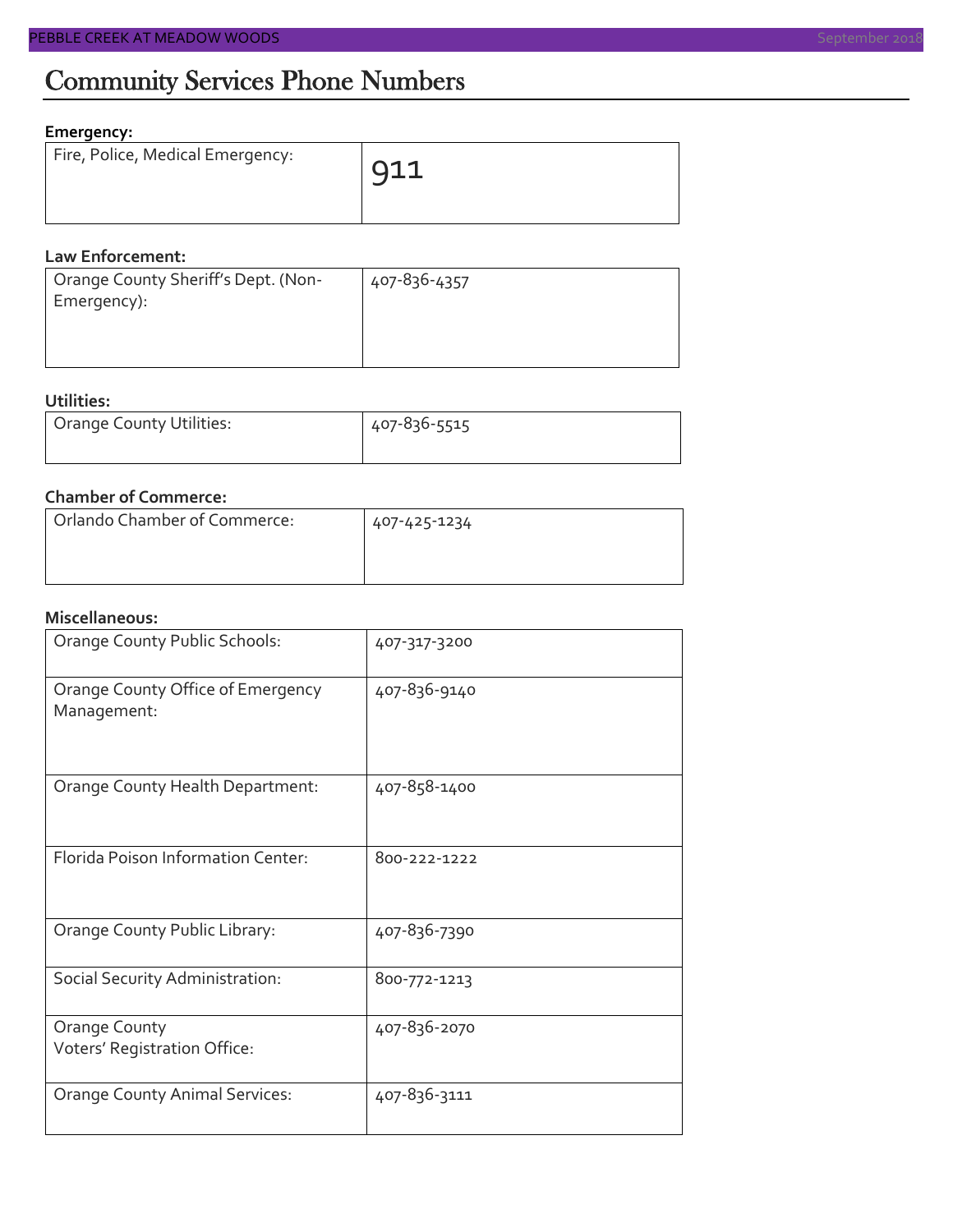#### **PEBBLE CREEK AT MEADOW WOODS HOMEOWNERS' ASSOCIATION, INC.** MAIL OR EMAIL FORM TO: 9419 Tradeport Drive, Orlando, FL 32827

PHONE: 407-251-2200 FAX: 800-759-1820 EMAIL: [info@dwdpm.com](mailto:info@dwdpm.com)

#### **ARCHITECTURAL REVIEW BOARD (ARB) APPLICATION**

|                                                                   |                                                                 |                                                                                                                   |  | In Accordance with the Declaration of Covenants, Conditions and Restrictions and the Association's Rule and Requlations, Installation |  |
|-------------------------------------------------------------------|-----------------------------------------------------------------|-------------------------------------------------------------------------------------------------------------------|--|---------------------------------------------------------------------------------------------------------------------------------------|--|
|                                                                   | must conform to this approval and the Association's quidelines. |                                                                                                                   |  |                                                                                                                                       |  |
|                                                                   |                                                                 | I hereby request consent to make the following changes, alteration, renovations and /or additions to my property. |  |                                                                                                                                       |  |
| () Swimming Pool () Lawn Ornament () Screen Enclosure<br>() Fence |                                                                 |                                                                                                                   |  | () Landscaping                                                                                                                        |  |
| ( ) Patio                                                         | ( ) Exterior Color                                              | () Lawn Replacement                                                                                               |  |                                                                                                                                       |  |
| Description:                                                      |                                                                 |                                                                                                                   |  |                                                                                                                                       |  |

Attach two (2) copies of the property survey that shows the locations of the proposed change, alteration, renovation or addition.

\_\_\_\_\_\_\_\_\_\_\_\_\_\_\_\_\_\_\_\_\_\_\_\_\_\_\_\_\_\_\_\_\_\_\_\_\_\_\_\_\_\_\_\_\_\_\_\_\_\_\_\_\_\_\_\_\_\_\_\_\_\_\_\_\_\_\_\_\_\_\_\_\_\_\_\_\_\_\_\_\_\_\_\_\_\_\_\_\_\_\_

Attach two (2) drawings of your plan(s). Attach two (2) color samples, if applicable.

#### **NOTE: Applications submitted by fax or without two (2) copies of the survey, drawing, or color sample will be considered incomplete. If an application is incomplete, it will not be processed and will be returned to you.**

I hereby understand and agree to the following conditions.

- 1. No work will begin until written approval is received from the Association. You have 60 days from the approval date to complete the work. If not, then you must reapply for ARB approval.
- 2. All work will be done expeditiously once commenced and will be done in a professional manner by a licensed contractor or myself.
- 3. All work will be performed timely and in a manner that will minimize interference and inconvenience to other residents.
- 4. I assume all liability and will be responsible for any and all damages to other lots and/or common area, which may result from performance of this work.
- 5. I will be responsible for the conduct of all persons, agents, contractors, subcontractors and employees who are connected with this work.
- 6. I am responsible for complying with all applicable federal, state and local laws, codes, regulations and requirements in connection with this work. I will obtain any necessary governmental permits and approval for the work.
- 7. Upon receipt DWD Professional Management, LLC will forward the ARB Application to the Association. A decision by the Association may take up to 30 days. I will be notified in writing when the application is either approved or denied.

ALL HOMEOWNERS ARE RESPONSIBLE FOR FOLLOWING THE RULES AND GUIDELINES OF THEIR ASSOCIATION WHEN MAKING ANY EXTERIOR MODIFICATIONS.

Signature of Owner(s):  $\Box$ 

| <b>DO Not Write Below This Line</b> |             |                  |            |                        |  |
|-------------------------------------|-------------|------------------|------------|------------------------|--|
| This Application is hereby:         | () Approved |                  | ( ) Denied |                        |  |
| <b>Comments:</b>                    |             |                  |            |                        |  |
| <b>Date Received</b>                |             | Mailed to Assoc. |            | <b>Mailed to Owner</b> |  |